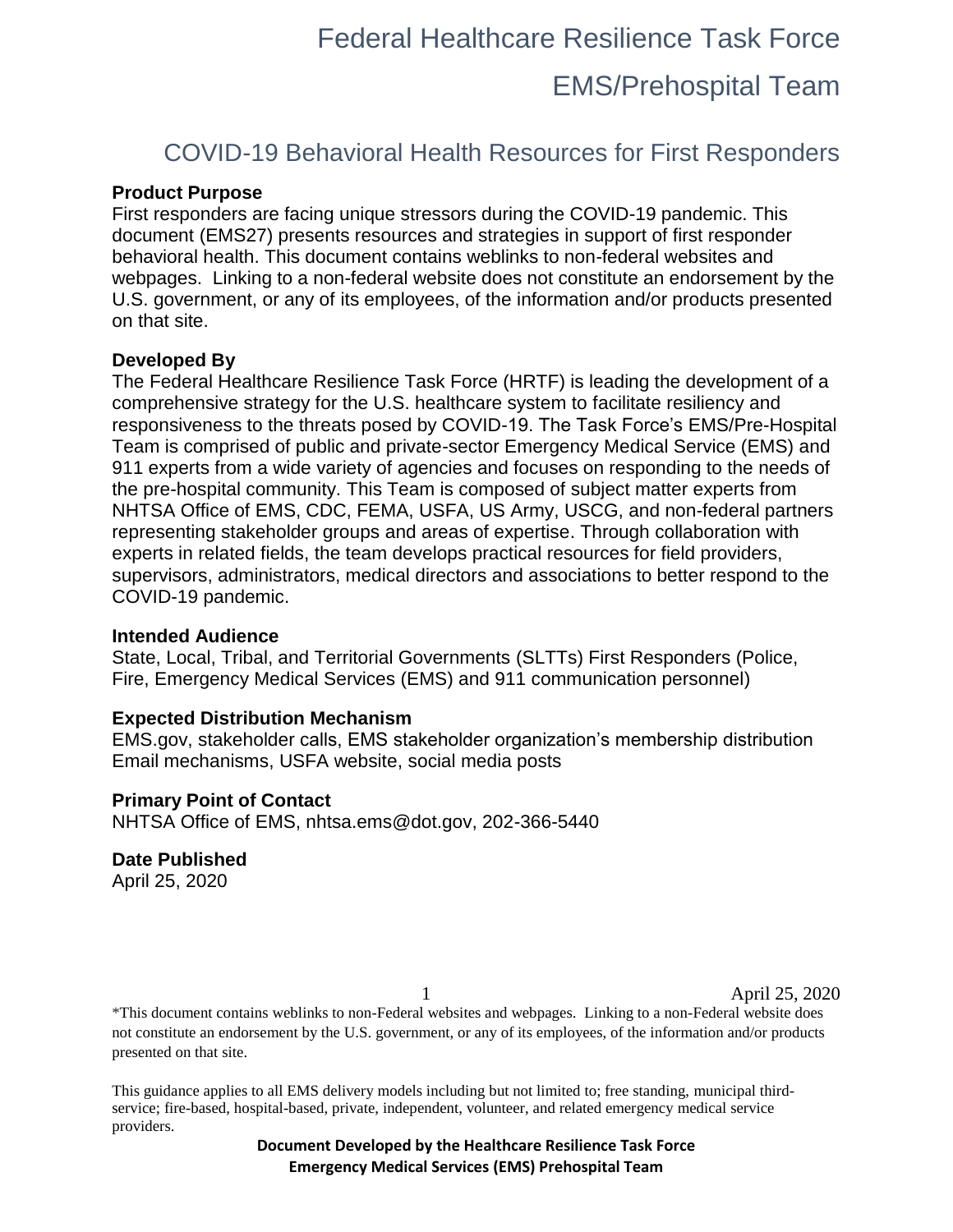### **COVID-19 Behavioral Health Resources for First Responders**

First responders are facing unique stressors during the COVID-19 pandemic. This document presents resources and strategies to support first responder behavioral health.

### **Tips for Self-Care during the COVID-19 Pandemic**

[The Centers for Disease Control and Prevention \(CDC\)](https://www.cdc.gov/coronavirus/2019-ncov/daily-life-coping/managing-stress-anxiety.html?CDC_AA_refVal=https%3A%2F%2Fwww.cdc.gov%2Fcoronavirus%2F2019-ncov%2Fprepare%2Fmanaging-stress-anxiety.html) recommend the following:

- **Take breaks from watching, reading, or listening to news stories**, including social media. Hearing about the pandemic repeatedly can be upsetting.
- **Take care of your body**.
	- o Take deep breaths, stretch, or [meditate.](https://nccih.nih.gov/health/meditation/overview.htm)
	- o [Try to eat healthy, well-balanced meals.](https://www.cdc.gov/nccdphp/dnpao/features/national-nutrition-month/index.html)
	- o [Exercise regularly,](https://www.cdc.gov/physicalactivity/basics/index.htm) [get plenty of sleep.](https://www.cdc.gov/sleep/about_sleep/sleep_hygiene.html)
	- o Avoid [alcohol](https://www.cdc.gov/alcohol/fact-sheets/alcohol-use.htm) and [drugs.](https://www.drugabuse.gov/related-topics/health-consequences-drug-misuse)
- **Make time to unwind**. Try to do some other activities you enjoy.
- **Connect with others**. Talk with people you trust about your concerns and how you are feeling.

In addition, some first responders find yoga to be a helpful [stress management tool.](https://www.policeone.com/health-fitness/articles/how-to-develop-a-tactical-yoga-routine-oevw6V5honkrXBrH/)\* Practicing [mindfulness,](https://newsinhealth.nih.gov/2012/01/mindfulness-matters) or being completely aware of what is happening in the present without judgment or preconceived notions, may also be beneficial. Several mindfulness smartphone apps, such as [Headspace](https://www.headspace.com/covid-19) \* and [Mindfulness Coach\\*](https://www.mobile.va.gov/app/mindfulness-coach), are free to use during the COVID-19 pandemic.

If you are using these suggested self-care methods and you still feel overwhelmed, it means that you are human. Consider reaching out to a friend, loved one, or mental health professional. Additional resources for first responders are listed on the next page. Asking for help takes strength and will help you stay healthy and get back to being able to take care of others.

If you are having thoughts of suicide, take immediate action:

- Call 911 *or*
- Call the [Disaster Distress Helpline](https://www.samhsa.gov/find-help/disaster-distress-helpline) at 1-800-985-5990 or text TalkWithUs to 66746 *or*
- Call the [National Suicide Prevention Lifeline](https://suicidepreventionlifeline.org/) (800-273-TALK [8255])\* *or*

2 April 25, 2020

\*This document contains weblinks to non-Federal websites and webpages. Linking to a non-Federal website does not constitute an endorsement by the U.S. government, or any of its employees, of the information and/or products presented on that site.

This guidance applies to all EMS delivery models including but not limited to; free standing, municipal thirdservice; fire-based, hospital-based, private, independent, volunteer, and related emergency medical service providers.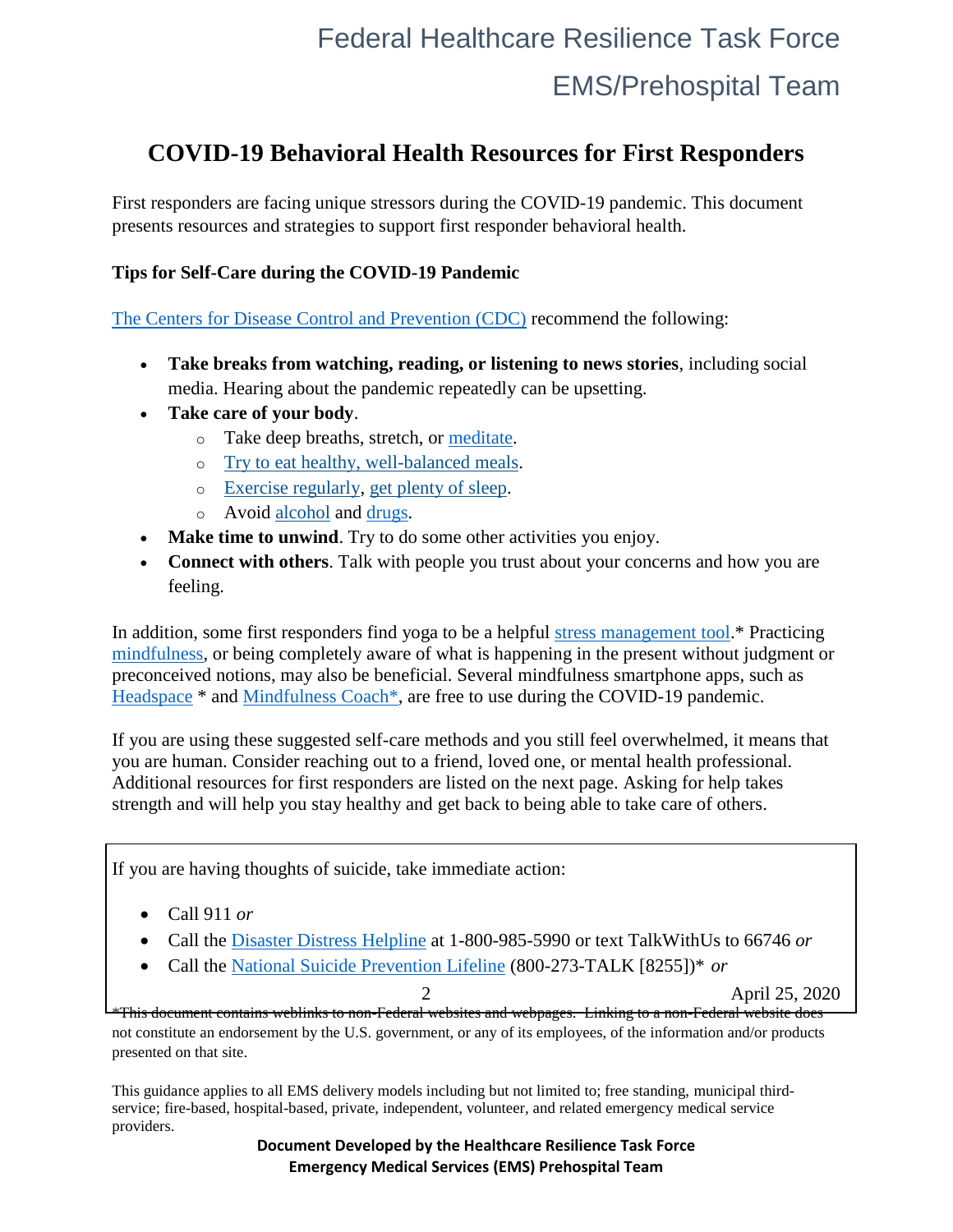• Text FRONTLINE to 741741 to reach a Crisis Counselor at the [Crisis Text Line\\*](https://www.crisistextline.org/text-us/?msclkid=ee55c2cb17301e124c109c5f6e5c999e)

### **First Responder Behavioral Health Resources**

- [Wayne State COVID first responder hotline\\*](https://today.wayne.edu/news/2020/04/03/wsu-school-of-social-work-college-of-nursing-establish-crisis-hotline-for-healthcare-workers-and-first-responders-fighting-the-covid-19-outbreak-36760?utm_source=link&utm_medium=flyer&utm_campaign=Covid+19+Crisis+Hotline+&utm_content=)
- Center for the Study of Traumatic Stress factsheet [Sustaining the Psychological Well-](https://www.cstsonline.org/assets/media/documents/CSTS_FS_Sustaining_Psychological_Wellbeing_of_Caregivers_While%20Caring%20%20for%20Disaster%20Victims.pdf)[Being of Caregivers While Caring for Disaster Victims\\*](https://www.cstsonline.org/assets/media/documents/CSTS_FS_Sustaining_Psychological_Wellbeing_of_Caregivers_While%20Caring%20%20for%20Disaster%20Victims.pdf)
- The Code Green Campaign webpage<sup>\*</sup>
- Fire Hero Learning Network webpage [Stress First Aid for Fire and EMS Personnel\\*](https://www.fireherolearningnetwork.com/Training_Programs/Stress_First_Aid_for_Fire_and_Emergency_Medical_Services_Personnel.aspx)
- First Responders First factsheet [Sustaining Yourself during the Coronavirus Crisis\\*](https://content.thriveglobal.com/wp-content/uploads/2020/03/FRF-Microstep-Sheet.pdf)
- International Association of Fire Fighters webpage COVID-19 Behavioral Health [Resources\\*](https://www.iaff.org/coronavirus/#behavioral-health-resources)
- International Critical Incident Stress Foundation, Inc. webpage [COVID-19 Resources\\*](https://icisf.org/covid19-resources/)
- Massachusetts General Hospital webpage [Guide to Mental Health Resources for COVID-](https://www.massgeneral.org/psychiatry/guide-to-mental-health-resources/health-care-providers)[19 for Health Care Providers\\*](https://www.massgeneral.org/psychiatry/guide-to-mental-health-resources/health-care-providers)
- Mental Health America webpage [Mental Health And COVID-19 –](https://mhanational.org/covid19) Information and [Resources\\*](https://mhanational.org/covid19)
- • [Mental](https://www.mentalhealthfirstaid.org/population-focused-modules/fire-and-ems/) Health First Aid webpages Self-Care Tips for Health Care Workers<sup>\*</sup> and Mental [Health First Aid for Fire and EMS\\*](https://www.mentalhealthfirstaid.org/population-focused-modules/fire-and-ems/)
- The Mindfulness Initiative webpage COVID-19  $&$  Mindfulness: Resources for Health  $&$ [Care Staff\\*](https://www.themindfulnessinitiative.org/covid-19-mindfulness-resources-for-health-and-care-staff)
- National Center for PTSD webpage Managing Healthcare Workers' Stress Associated [with the COVID-19 Outbreak](https://www.ptsd.va.gov/covid/COVID_healthcare_workers.asp) and [PDF](https://www.ptsd.va.gov/covid/COVID19ManagingStressHCW032020.pdf)
- National Emergency Number Association webpage [Health & Wellness Resources\\*](https://www.nena.org/page/covid19)
- Healthcare Resilience Task Force Prehospital Team document posted on EMS.gov. (2020). [Mitigate Absenteeism by Protecting Healthcare Workers' Psychological Health](https://www.ems.gov/pdf/Strategy_to_Mitigate_EMS_Workforce_Absenteeism.pdf)  [and Well-being during the COVID-19 Pandemic](https://www.ems.gov/pdf/Strategy_to_Mitigate_EMS_Workforce_Absenteeism.pdf)
- Substance Abuse and Mental Health Services Administration. Preventing and Managing [Stress: Tips for Disaster Responders](https://store.samhsa.gov/product/Preventing-and-Managing-Stress/SMA14-4873?referer=from_search_result)
- Suicide Prevention Resource Center webpage Resources to Support Mental Health and [Coping with the Coronavirus \(COVID-19\)\\*](http://www.sprc.org/covid19?utm_source=Weekly+Spark+4%2F3%2F20&utm_campaign=Weekly+Spark+April+3%2C+2020&utm_medium=email)
- SAMHSA's National Helpline: 1-800-662-HELP (4357) for mental and/or substance use disorders Treatment Services Locator Website for mental and/or substance use disorders
- First Responder Center for Excellence webpage COVID-19<sup>\*</sup>

3 April 25, 2020

\*This document contains weblinks to non-Federal websites and webpages. Linking to a non-Federal website does not constitute an endorsement by the U.S. government, or any of its employees, of the information and/or products presented on that site.

This guidance applies to all EMS delivery models including but not limited to; free standing, municipal thirdservice; fire-based, hospital-based, private, independent, volunteer, and related emergency medical service providers.